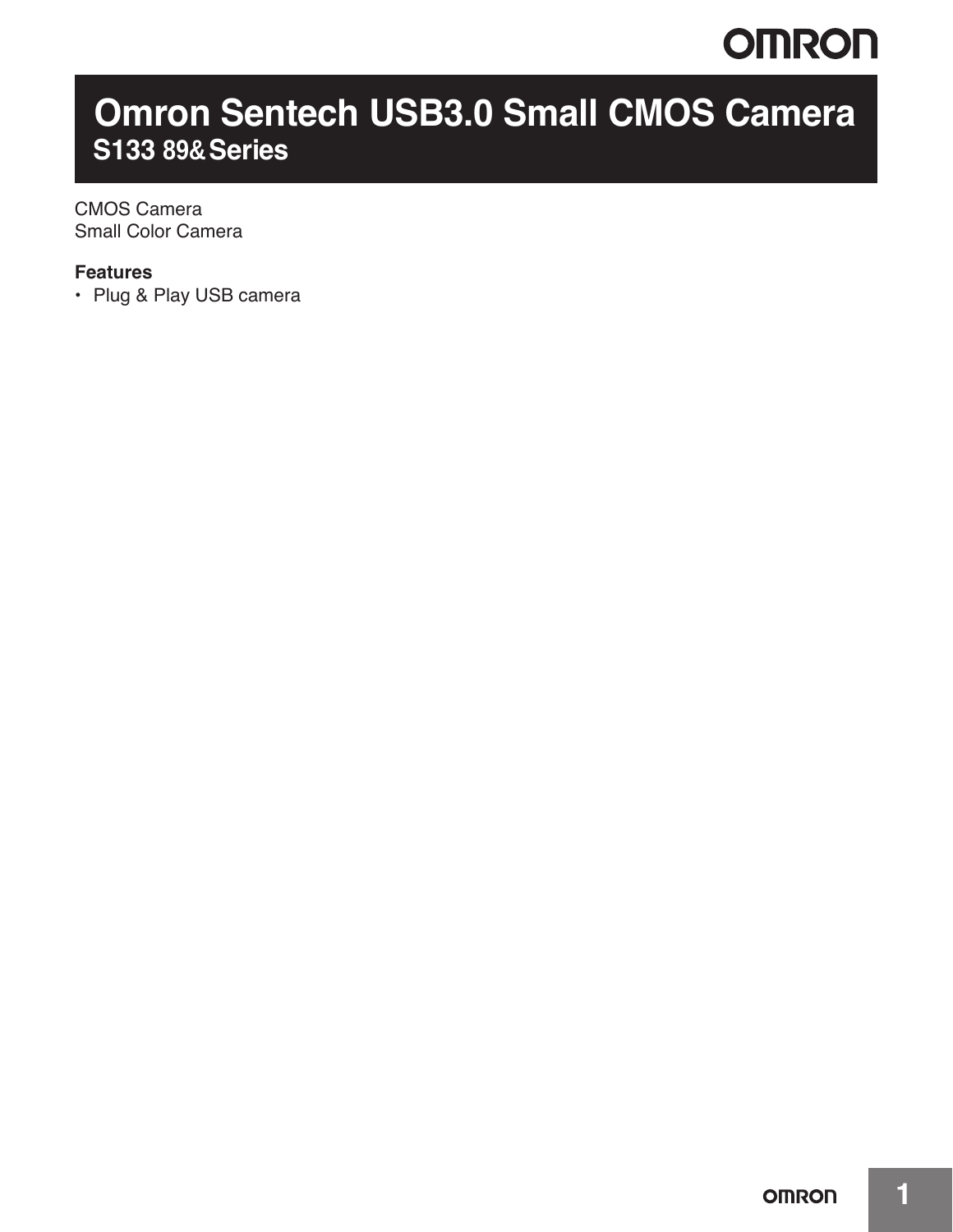# **Omron Sentech USB3.0 Small CMOS Camera**

# **External Connector Specification**





# **Drawing Dimension**





**2**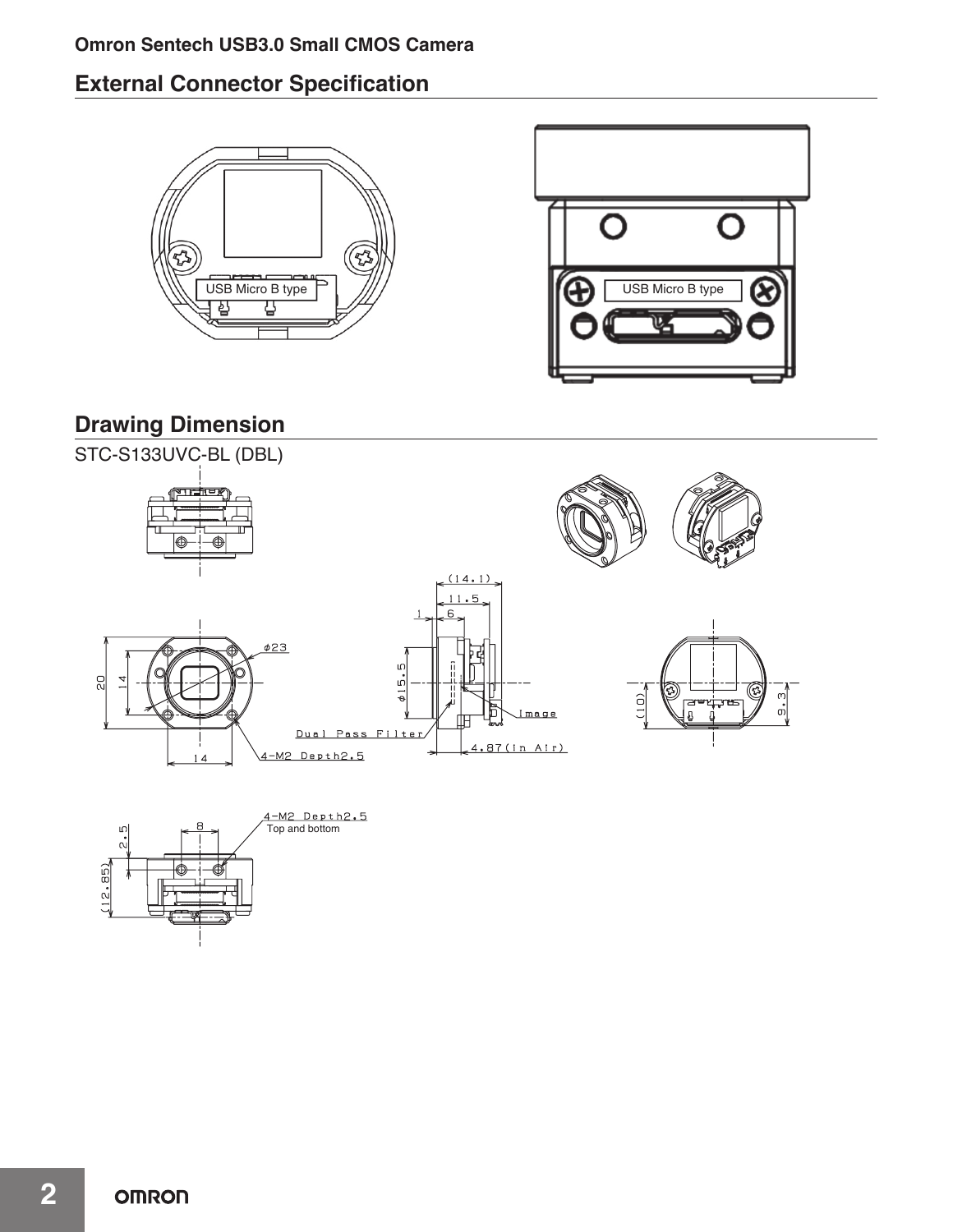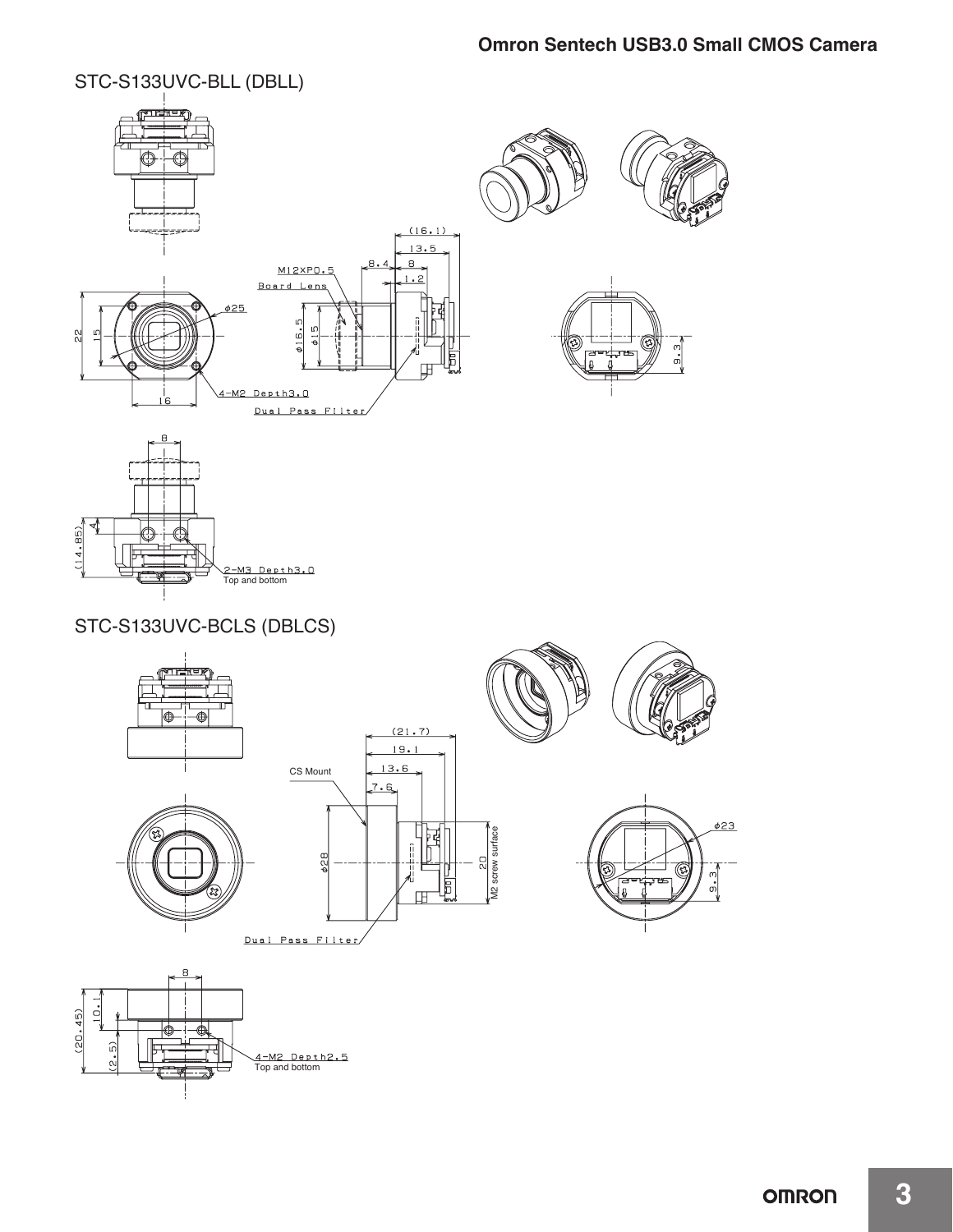# **Omron Sentech USB3.0 Small CMOS Camera**